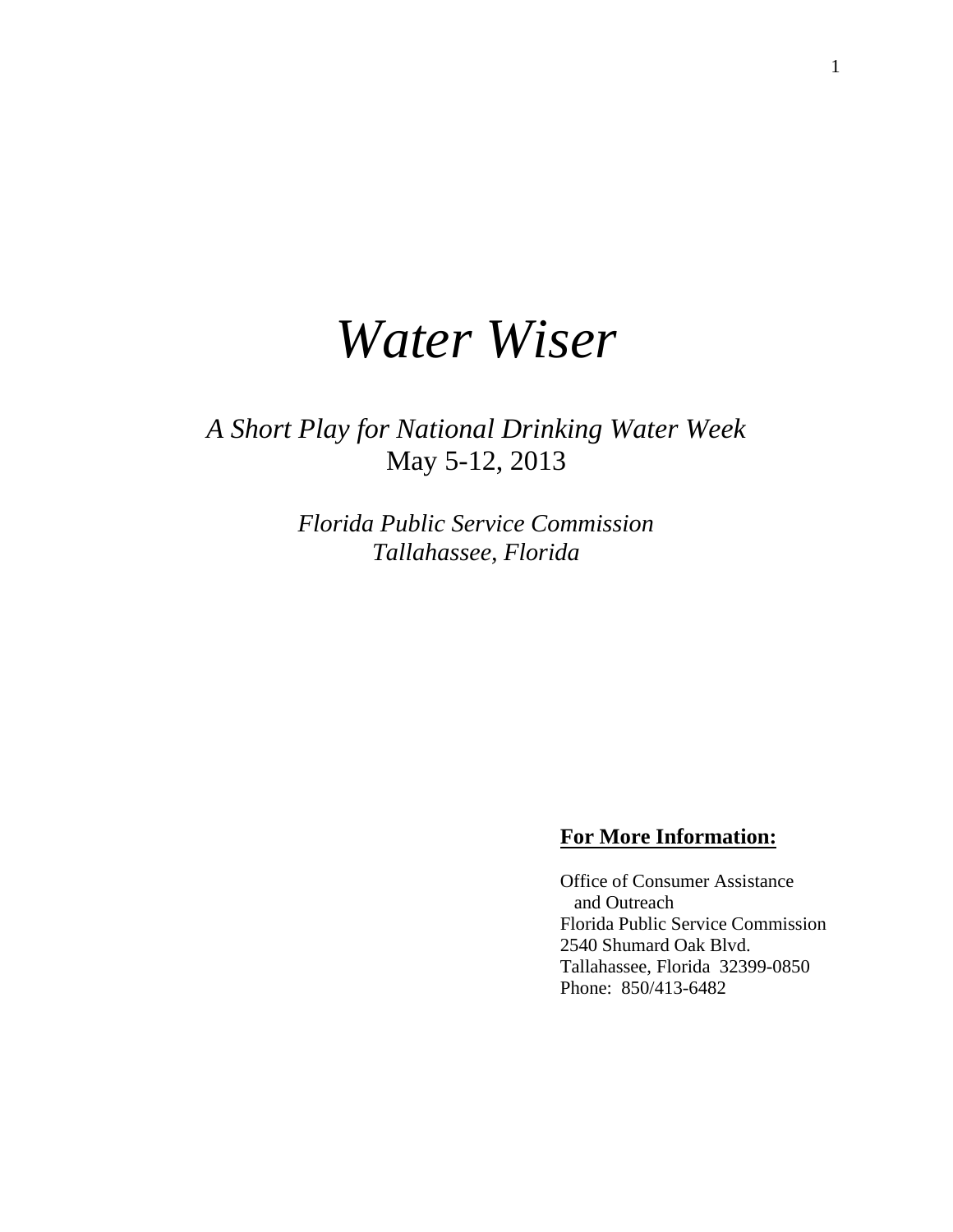## *Water Wiser*

## *[8 Characters--in Order of Appearance]*

*Big Drop:* A *Really Big* Drop of Water

- *Dew Drop:* Big Drop's sidekick, who is a much smaller drop of water, and talks with a high-pitched, squeaky voice.
- *Rock:* A normal teen-age boy
- *The Man:* A typical man who enjoys watering his lawn
- *Kid #1:* A young kid (can be male or female)
- *Kid #2:* Another young kid (can be male or female)
- *The Lady:* A "soccer mom" who doesn't enjoy dishwashing
- *The Teen Girl:* The lady's daughter, a typical cheerleader type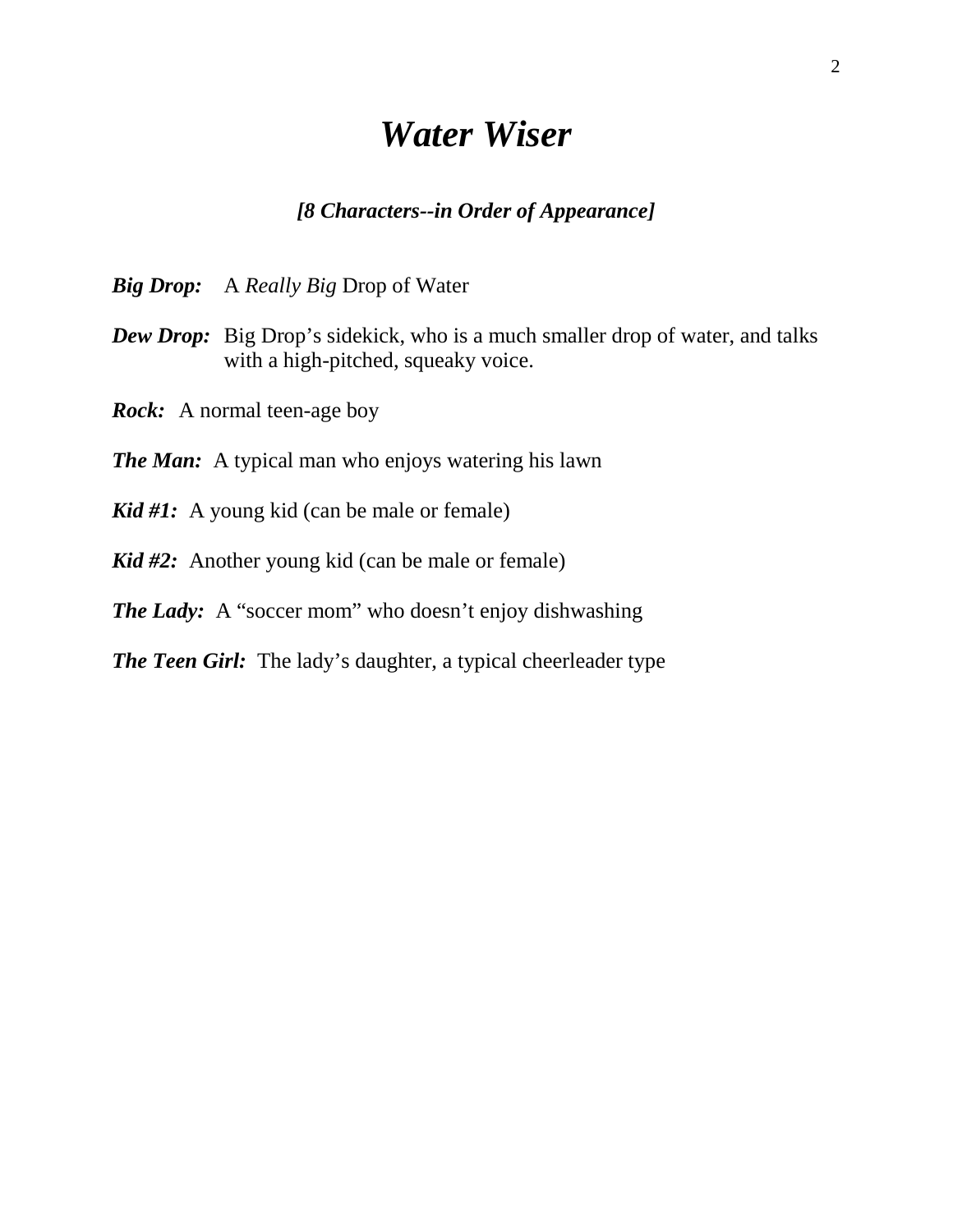## *Water Wiser*

- *SCENE:* A park with a small pond.
- *AT RISE:* Two characters, *Big Drop*, and his little sidekick, *Dew Drop*, climb out of a **large wooden box that's been painted blue to look like water**. They are each holding an edge of some fishing line and appear to be waiting for someone. They look around nervously.
- Dew Drop: *(Squeaky voice)* I hope we can get this kid.
- Big Drop: We have to. He's our last hope.
- Dew Drop: We've tried so many others.
- Big Drop: But they weren't the one.
- Dew Drop: Is he?
- Big Drop: If he isn't, we're down the drain.
- Dew Drop: He sure doesn't seem like the one.
- Big Drop: Maybe not, but—
- Dew Drop: We've looked at so many rocks....
- Big Drop: He's the last rock, I'm sure.
- Dew Drop: Shhh…someone's coming.

*[Big Drop and Dew Drop hunch down and wait. Rock, a teenage boy, suddenly skateboards across the stage. He throws down a half-filled bottle of water and runs into the fishing line, which he can't see. He falls. The two characters, Big Drop and Little Drop, stand up and throw some blue netting around him. The kid knocks down Big Drop, but Dew Drop hops on his back and hangs on. Rock struggles in the netting.]*

Rock: Get me out of here.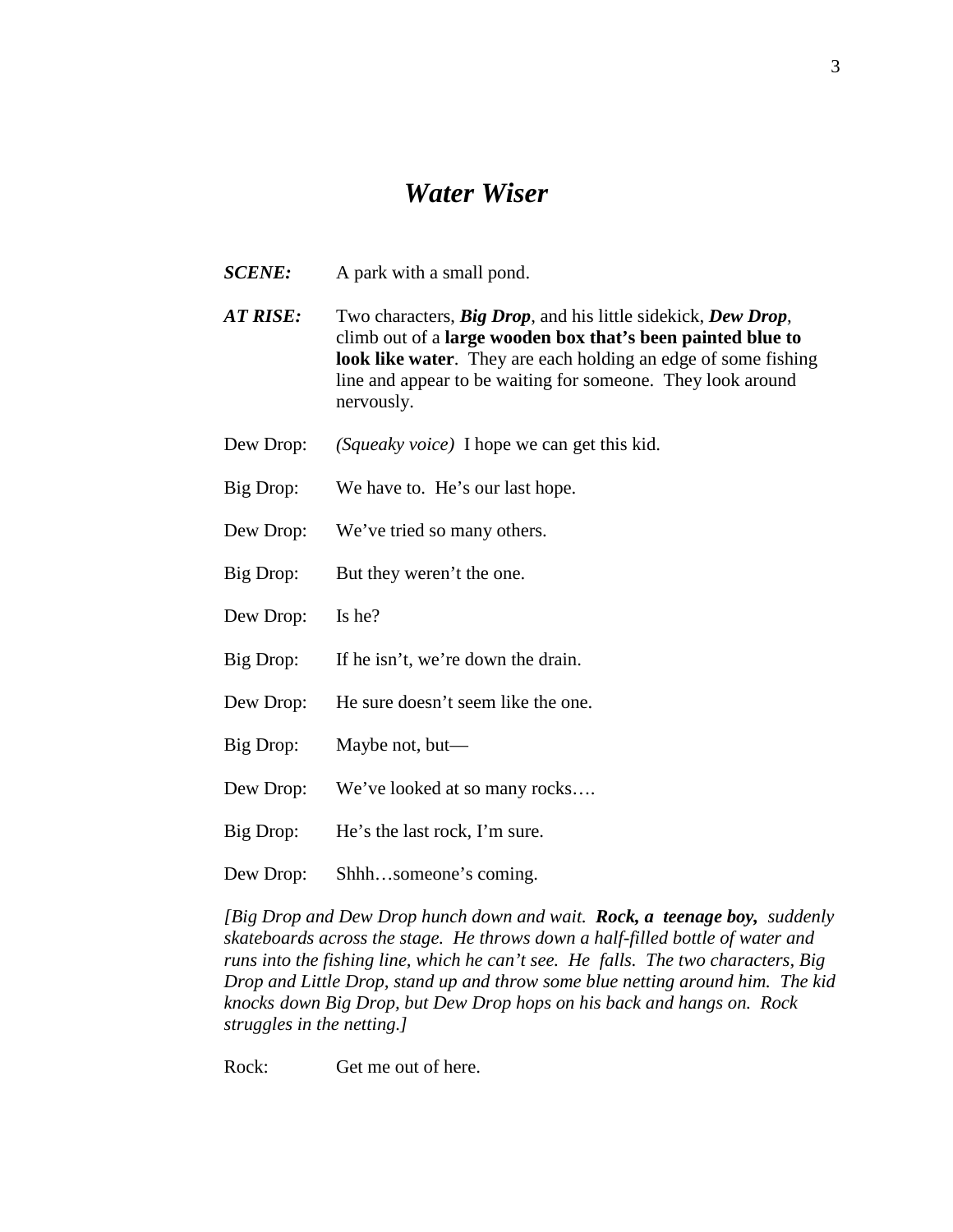| Big Drop: No can do! |                                                                   |
|----------------------|-------------------------------------------------------------------|
| Rock:                | <i>(Threatening)</i> I'll call the police.                        |
| Big Drop:            | ( <i>Mock fright</i> ) Oh, no. I'm so scared                      |
| Rock:                | I don't have any money.                                           |
|                      | Dew Drop: <i>(Knowingly)</i> We know.                             |
| Rock:                | So what do you want with me?                                      |
| Big Drop:            | You're our last chance.                                           |
| Rock:                | For what?                                                         |
|                      | Dew Drop: <i>(Over Rock's line)</i> The absolute last.            |
|                      | [Big Drop and Dew Drop lift the net off Rock.]                    |
| Rock:                | You must have me confused with somebody else.                     |
| Big Drop:            | Are you <i>The Rock</i> ?                                         |
| Rock:                | Well, not <b>The Rock</b> , but my name's Rock.                   |
| Big Drop:            | Who were you named after?                                         |
| Rock:                | You know, like Rocky and Bullwinkle?                              |
|                      | Dew Drop: (Confused) Who?                                         |
|                      | Big Drop: <i>(Knowingly to Dew Drop)</i> I can tell he's the one. |
|                      | Dew Drop: I don't knowhe's not The Rock.                          |
|                      | Big Drop: He's our Rock.                                          |
| Rock:                | I have to rock on home. Later dudes.                              |
|                      | [Rock picks up his skateboard and tries to leave.]                |
|                      | Big Drop: <i>(Grabs him)</i> Not so fast.                         |
|                      | Dew Drop: Yeah, fast so not.                                      |
|                      |                                                                   |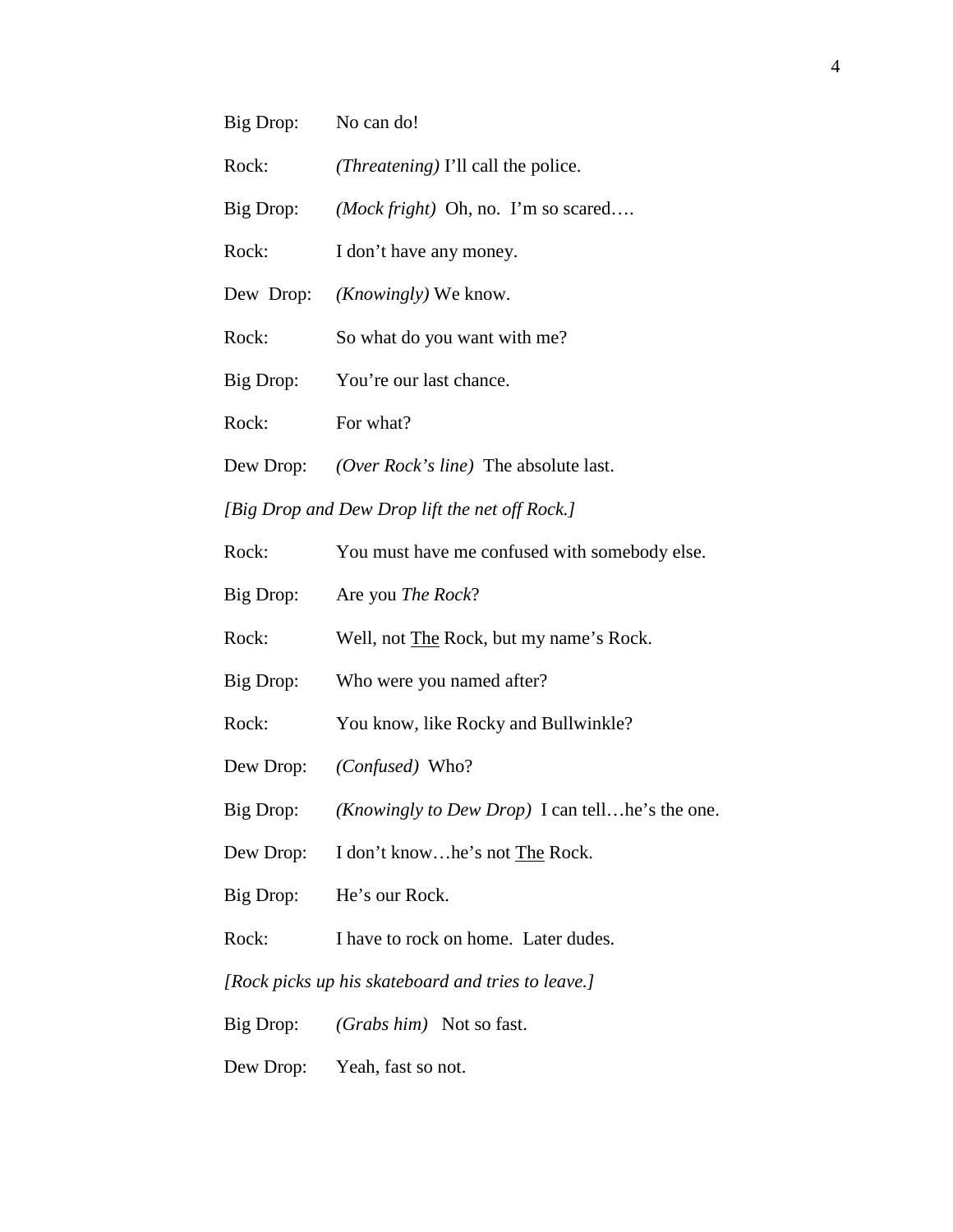Big Drop/Dew Drop: *(In Unison)* We could be your last drops of water.

Rock: What?

Big Drop: We're drops of water, representing the water that's been here for millions of years. I'm Big Drop and he's—

Dew Drop: *(Interrupting)* Dew Drop. Dew Drop's my name.

Rock; Reality check...I'm now talking to water drops?!

*[Big Drop picks up the half filled bottle of water Rock earlier discarded.]*

- Big Drop: Yes, and you just wasted some of our brothers and sisters. When you threw away that bottle of water.
- Rock: I'd had enough.
- Big Drop: You think you've had enough but, there'll come a time, when you wish there were more. But there won't be any, not one big—
- Dew Drop: *(Interrupting)* Or Little--
- Big Drop: *(Continues)* Drop of water to keep you alive.
- Rock: Water is everywhere. Oceans cover two-thirds of the Earth's surface. Rivers flow endlessly. Heavy rainfalls bring flooding. So why do we need to worry about water? The last time I checked, the oceans were still filled with water.
- Big Drop: *(Sounding like a Professor)* Only 3 percent of the earth's water can be used as drinking water.
- Dew Drop: Yes, and you can live about a month without food, but only about a week without water.
- Rock: Hey, I heard that one on Jeopardy.

*[Big Drop pours Rock a glass of water from the discarded bottle.]*

- Big Drop: Take a good long look at the water. Can you guess how old it is?
- Rock: I'd say it was just born.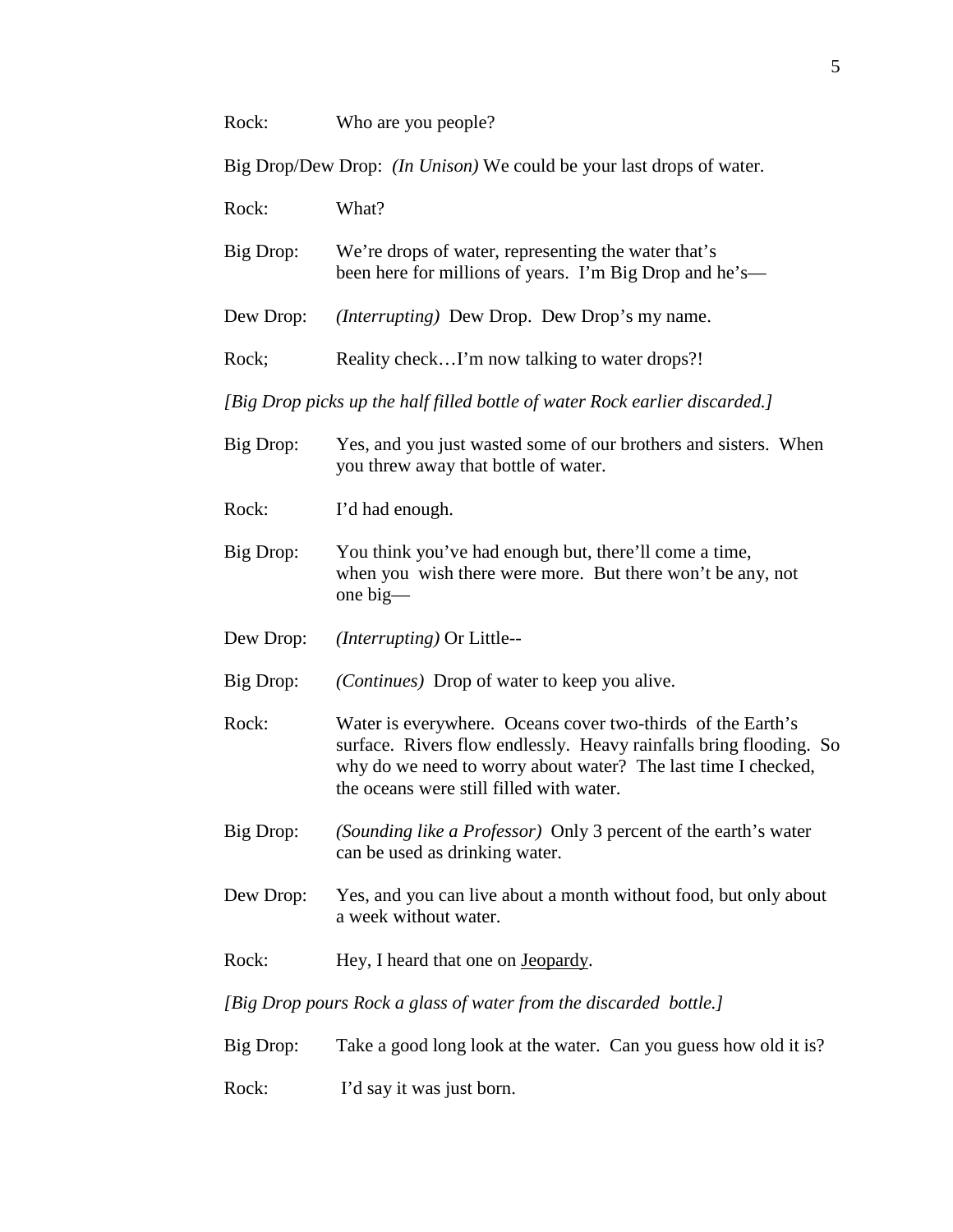- Big Drop: The water in this glass may have fallen from the sky as rain just a few weeks ago, but the water itself has been around pretty much as long as this earth has.
- Rock: Wow!
- Big Drop: *(Very animated)* When the Brontosaurus walked through lakes feeding on plants, your glass of water was part of those lakes. When kings and queens and knights and squires took a drink from their wells, your glass of water was part of those wells. The water you're drinking right now may have been a drink for a dinosaur or maybe a part of Cleopatra's bath!
- Rock: *(Spits out the water)* And I thought my parents were old.
- Dew Drop: The earth has a limited amount of water. That water keeps going around and around and around and around and around—
- Big Drop: *(Hits Dew Drop)* I'm sure he gets the idea. It's what we call the water cycle.
- Rock: Is that some new ride?
- Dew Drop: No, it's a continuous cycle where water evaporates, travels into the air and becomes part of a cloud, falls down to earth as precipitation, and then evaporates again. This repeats again and again in a never-ending cycle. Water keeps moving and changing from a solid to a liquid to a gas, over and over and over again.
- Rock: *(Shakes his head)* Too much information.
- Dew Drop: Well, you know the old saying, "water goes around comes around." And it's certainly true.
- Rock: Sounds like the water cycle's under control.
- Big Drop: But, it's not. The clean water that people here drink comes mostly from the Floridan aquifer. Ever hear of it?
- Rock: I think so.
- Big Drop: It's a vast underground layer of porous limestone capable of holding a quadrillion gallons of water.
- Rock: So?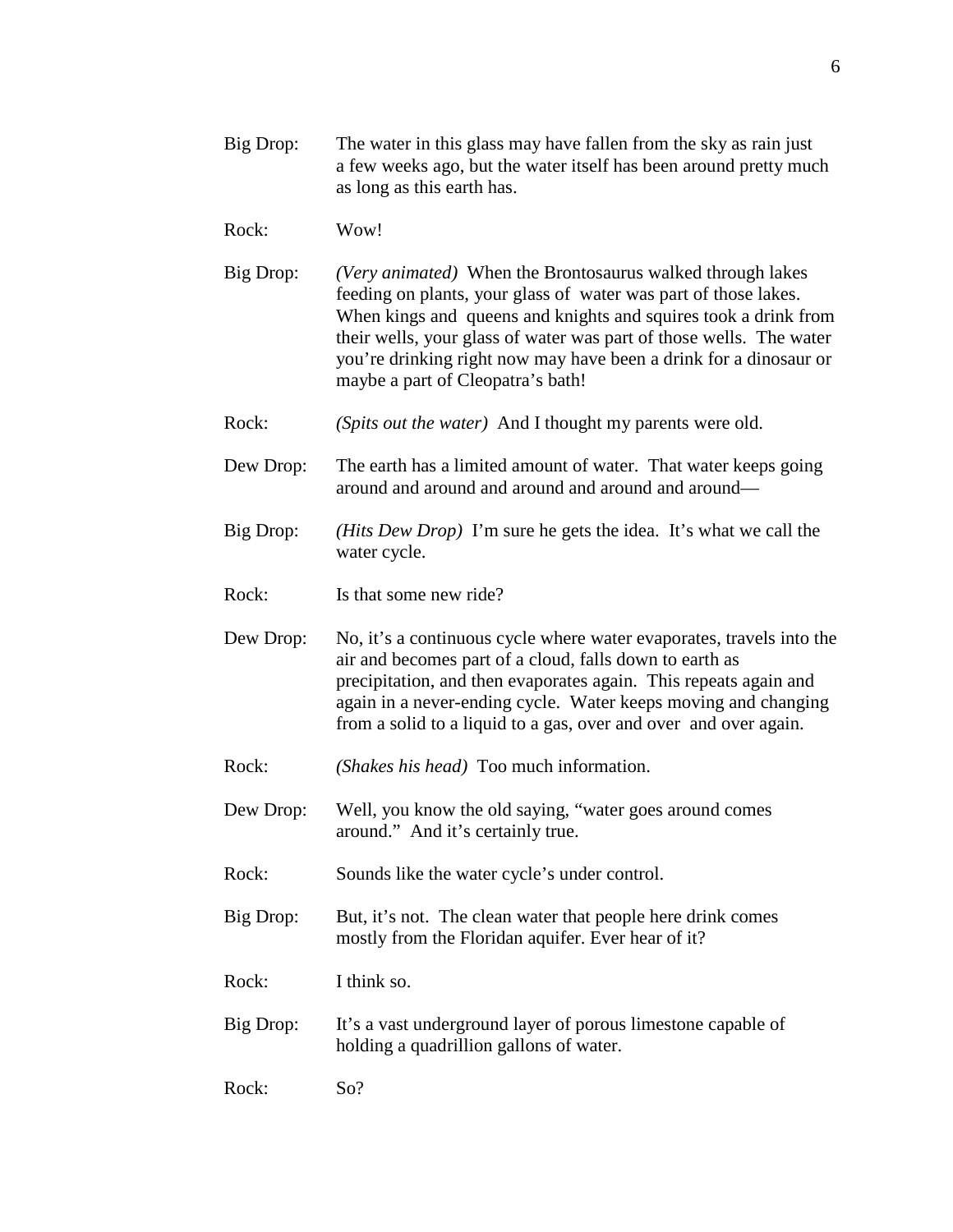| Dew Drop: | So, the problem is that people pump water out of the Floridan<br>aquifer faster than rainfall can replace it.                                                                                                                                                        |
|-----------|----------------------------------------------------------------------------------------------------------------------------------------------------------------------------------------------------------------------------------------------------------------------|
| Big Drop: | Draining aquifers to meet the needs of the water supply puts the<br>environment at risk.                                                                                                                                                                             |
| Rock:     | What's it to me?                                                                                                                                                                                                                                                     |
| Dew Drop: | Water is one of the most important needs of living things, and that<br>includes you, doesn't it?                                                                                                                                                                     |
| Rock:     | I have to be going.                                                                                                                                                                                                                                                  |
|           | Big Drop/Dew Drop: <i>(In unison)</i> But we need you!                                                                                                                                                                                                               |
| Rock:     | What for?                                                                                                                                                                                                                                                            |
| Big Drop: | We might be the last drops on earthwe have to save<br>ourselves, so we can save everyone else.                                                                                                                                                                       |
| Dew Drop: | But we can't, not without your help.                                                                                                                                                                                                                                 |
| Rock:     | What can I do? I don't know that much. And, why<br>am I talking to drops of water?                                                                                                                                                                                   |
| Big Drop: | You can help us teach people to conserve.                                                                                                                                                                                                                            |
| Rock:     | Conserve? What do you mean?                                                                                                                                                                                                                                          |
| Big Drop: | Help three people find simple ways to save water. If you start<br>the flow, the rush will happen. If you can get three people to<br>save water, and, in turn, encourage them to get three other people<br>to conserve, and so on and so on every last drop of water- |
| Dew Drop: | <i>(Interrupts)</i> Including us—                                                                                                                                                                                                                                    |
| Big Drop: | (Continues) Will be saved.                                                                                                                                                                                                                                           |
| Rock:     | It's too hard.                                                                                                                                                                                                                                                       |
|           | Big Drop/Dew Drop: <i>(In unison)</i> It's simple.                                                                                                                                                                                                                   |
| Rock:     | What's in it for me?                                                                                                                                                                                                                                                 |
| Dew Drop: | You can be the new water wizard.                                                                                                                                                                                                                                     |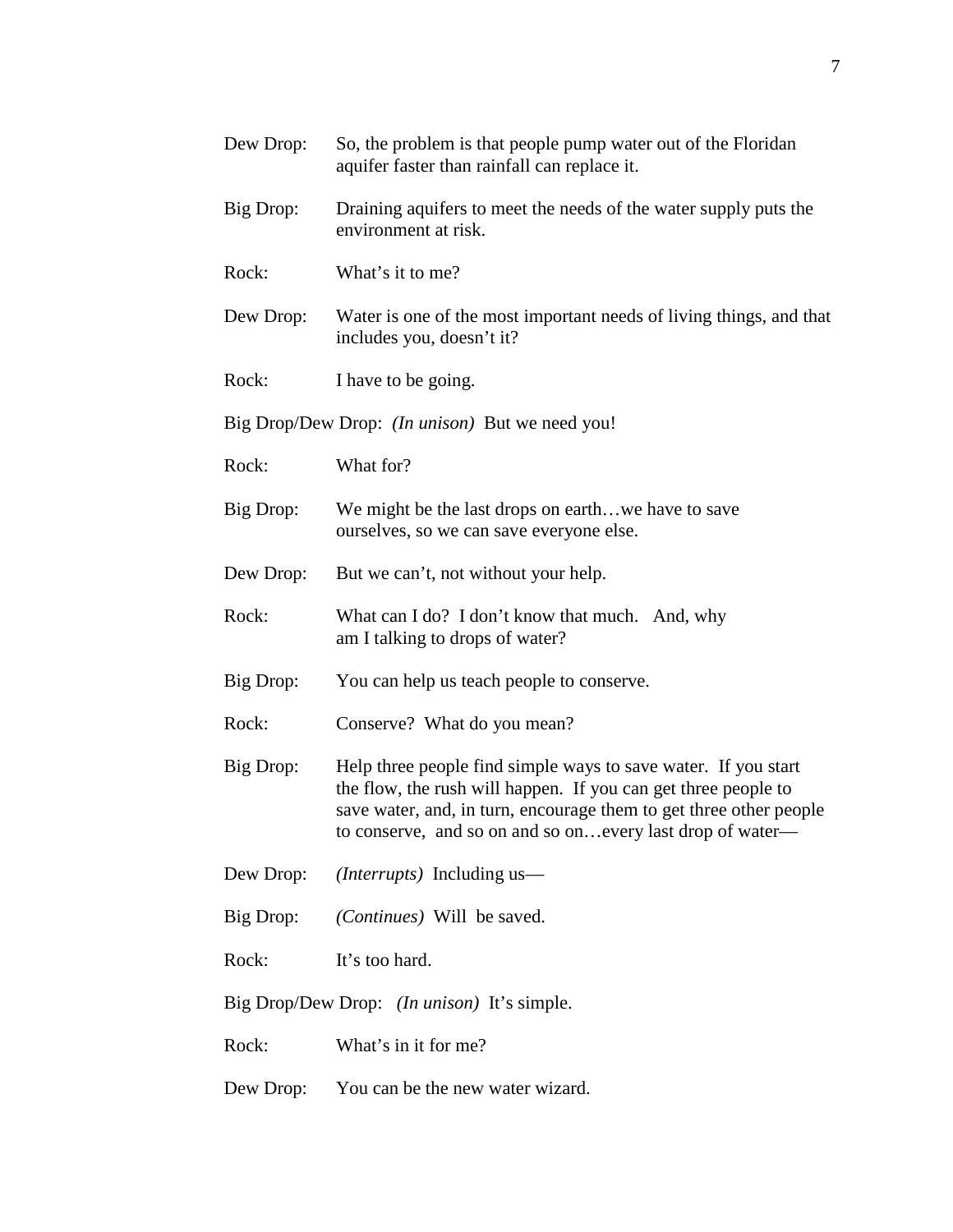| Rock:                                                                                                             | Will I get paid?                                     |
|-------------------------------------------------------------------------------------------------------------------|------------------------------------------------------|
| Big Drop:                                                                                                         | You're saving your fellow man.                       |
| Dew Drop:                                                                                                         | And us, too.                                         |
| Big Drop:                                                                                                         | Isn't that a just reward?                            |
| Rock:                                                                                                             | I don't think so.                                    |
| Dew Drop:                                                                                                         | Maybe you'll get the girl. It usually happens.       |
| Rock:                                                                                                             | In the movies, maybe.                                |
| Big Drop:                                                                                                         | Help us? Save water?                                 |
| Dew Drop:                                                                                                         | Please?                                              |
| Rock:                                                                                                             | Oh, all right. But, remember, I didn't ask for this. |
| Big Drop:                                                                                                         | Think about it, does any Super Hero?                 |
| [The three move to the corner of the stage, where A Man, who's just<br>entered, appears to be watering his lawn.] |                                                      |

| Rock:     | ( <i>Staring</i> ) So, what am I supposed to do?       |
|-----------|--------------------------------------------------------|
| Big Drop: | Just talk to him.                                      |
| Rock:     | What'll I say? ( <i>Pause</i> ) Nice day for watering? |
| Dew Drop: | Drink this, and you'll know what to say.               |

*[Dew Drop gives him a swig of something out of his "special" canteen. He is suddenly transformed and begins to act like a Superhero! Big Drop and Dew Drop hide behind a trashcan.]* 

| Rock:     | Where y'all going?                  |
|-----------|-------------------------------------|
|           | Big Drop: We're behind you.         |
| Dew Drop: | ( <i>Laughing</i> ) Way behind you. |
| Rock:     | I'll know what to say? Right?       |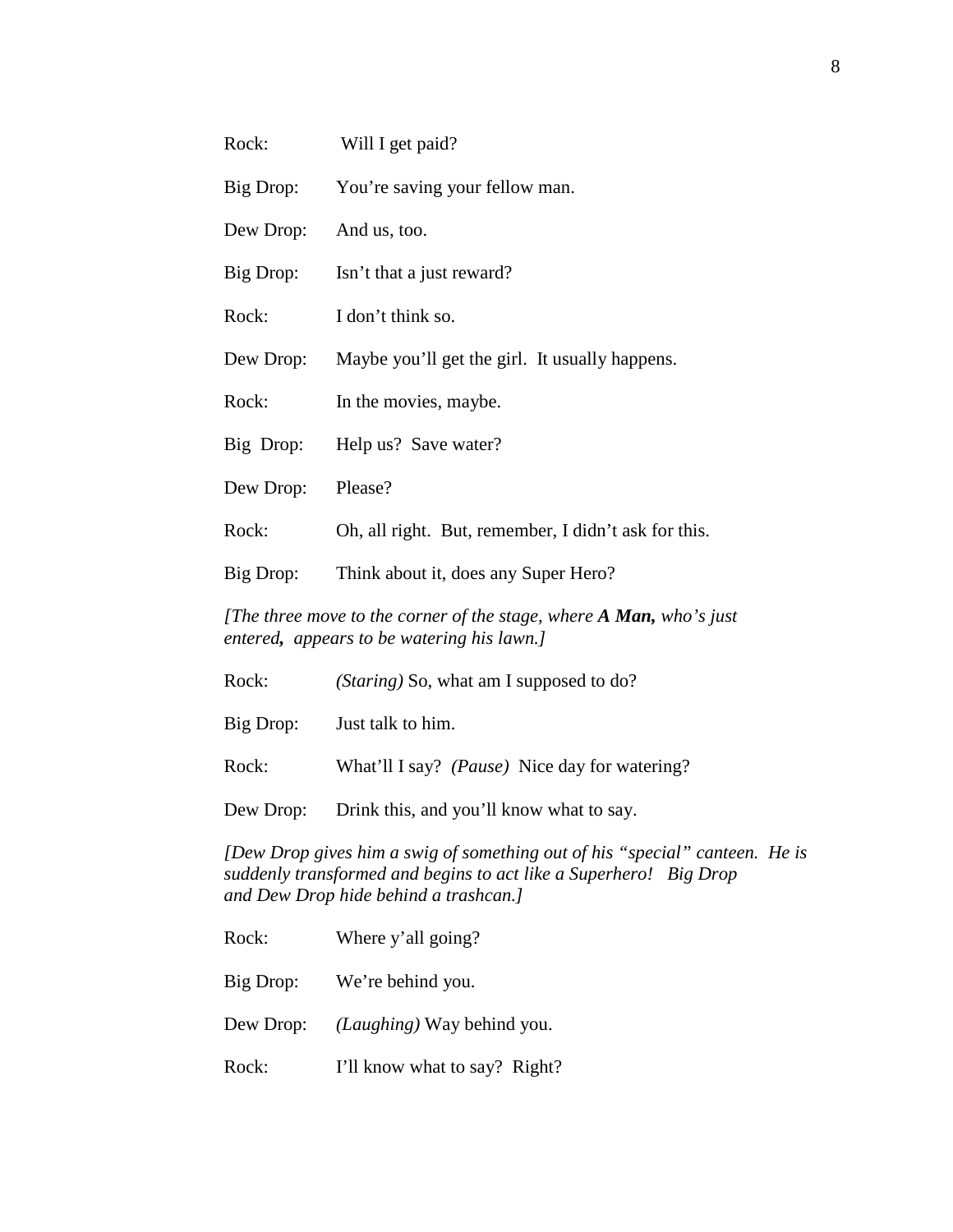## *[Rock jumps off the "water wiser" box and approaches the man watering his lawn.]*

| Rock: | Hey.                                                                  |
|-------|-----------------------------------------------------------------------|
| Man:  | Hey yourself.                                                         |
| Rock: | Watering again?                                                       |
| Man:  | Yeah, why?                                                            |
| Rock: | Well, I saw you watering a few days ago-                              |
| Man:  | And you'll see me again. I want my yard to look nice.                 |
| Rock: | But aren't you wasting water?                                         |
| Man:  | Not if it's making my grass green.                                    |
| Rock: | Wouldn't you like to conserve?                                        |
| Man:  | What is thisare you selling something?                                |
| Rock: | No, I'm just trying to help out somedrops.                            |
| Man:  | Drop outs?                                                            |
| Rock: | Water drops. Maybe the last drops on earth.                           |
| Man:  | If you don't mind, I need to get back to my watering.                 |
| Rock: | I do mind. Can't you stop?                                            |
| Man:  | Stop what?                                                            |
| Rock: | Uh, stop?                                                             |
| Man:  | Kid, go on home.                                                      |
| Rock: | Watering too much takes too much waterif you could only<br>understand |
| Man:  | Yeah, yeah, I'll think about it.                                      |
|       |                                                                       |

*[Rock suddenly picks up the garden hose and bends it, so water is no longer coming out of the spout.]*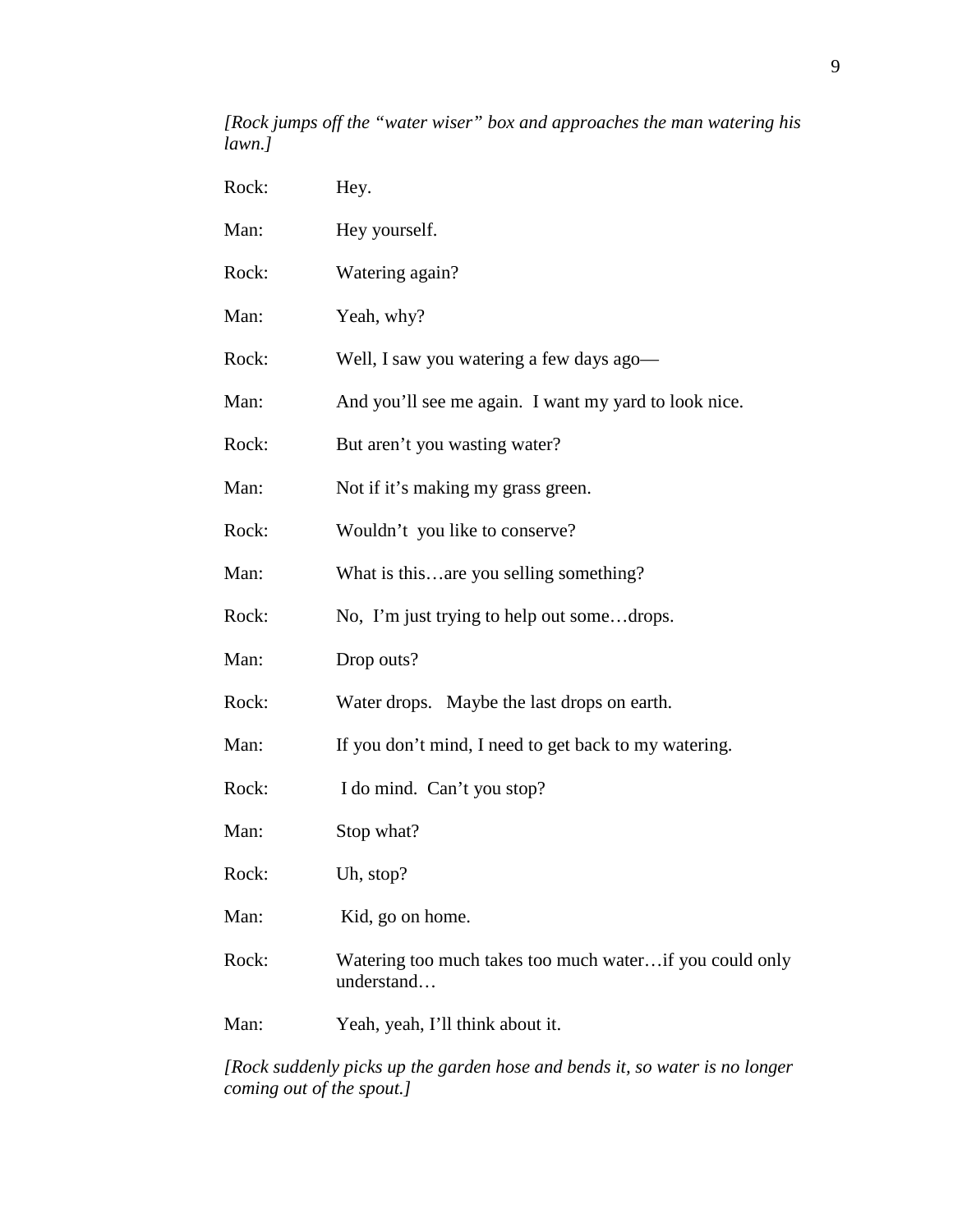| Rock:                     | Could you maybe think about watering your lawn every third day?<br>That'd be a start. And maybe you could water during the<br>coolest part of the day, you know, to minimize evaporation.  |
|---------------------------|--------------------------------------------------------------------------------------------------------------------------------------------------------------------------------------------|
| Man:                      | I've heard that, but does it really help?                                                                                                                                                  |
| Rock:                     | Down to the last drop. You could also get rid of some of<br>your yard and put in a rock garden, or something like<br>that, because less grass means you wouldn't<br>need to water as much. |
| Man:                      | Good point. And maybe I wouldn't have to mow,<br>as much, either.                                                                                                                          |
| Rock:                     | So, will you take me up on my suggestion and water your<br>yard like a winner?                                                                                                             |
| Man:                      | Every three days?                                                                                                                                                                          |
| Rock:                     | (Holds out his hand in a Superhero fashion)<br>Better yetevery five days.                                                                                                                  |
| Man:                      | Don't push me, kid.                                                                                                                                                                        |
| Rock:                     | Okay.                                                                                                                                                                                      |
| Man:                      | See 'ya.                                                                                                                                                                                   |
| Rock:                     | One more thing. I've given you a simple way to save water.<br>Can you tell your friends, at least three of them?                                                                           |
| Man:                      | (Gruffly) I don't have any friends.                                                                                                                                                        |
| Rock:                     | Well, then three people. Tell them how you're saving our water.                                                                                                                            |
| Man:                      | I'll think about it. Sure you're not selling cookies?                                                                                                                                      |
| of hiding and grab Rock.] | [Man takes his hose and goes offstage. Big Drop and Dew Drop come out                                                                                                                      |
| Big Drop:                 | Good job, good job.                                                                                                                                                                        |

Dew Drop: You sounded like an expert.

Rock: *(Incredulous)* It wasn't <u>me</u> talking.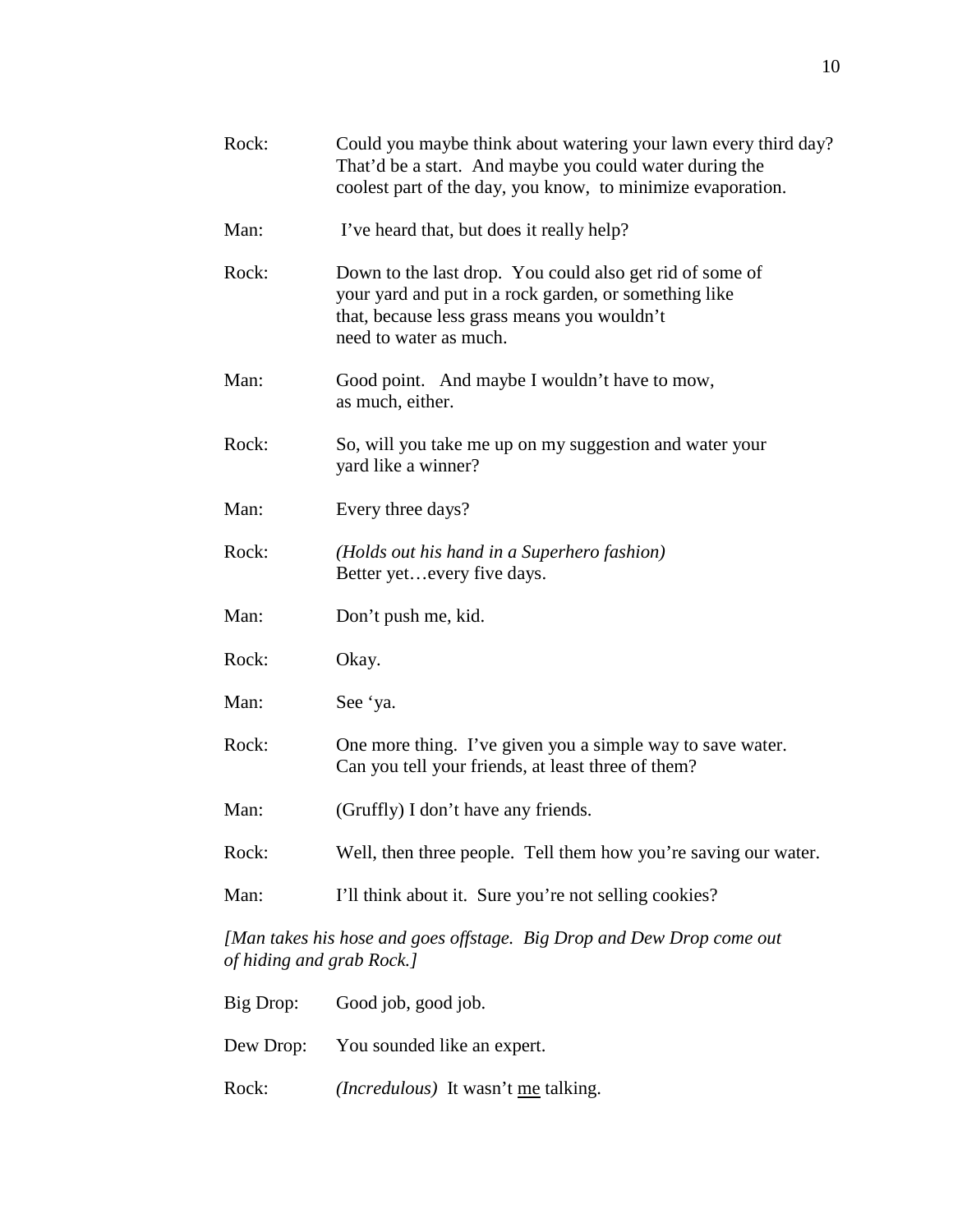|           | Big Drop: I heard your voice.                                      |
|-----------|--------------------------------------------------------------------|
|           | Dew Drop: One down, two more to go.                                |
| Rock:     | <i>(Motions)</i> That man's probably not going to talk to anybody. |
| Big Drop: | He might, and that's our hope.                                     |

*[Rock and the two Drops journey on and find Two Kids standing at a bathroom sink, brushing their teeth. Big Drop and Dew Drop hide again, and the kids scream when they see Rock leap from the "water wiser" box..]*

| Rock:     | It's okay, be cool. <i>(More screams)</i> I said be cool.                                                    |
|-----------|--------------------------------------------------------------------------------------------------------------|
| Kid $1$ : | Who are you?                                                                                                 |
| Rock:     | I'm Rock, and I'm here to save water.                                                                        |
| Kid $1$ : | Did Billy send you? He said he was going to send somebody<br>over to beat me up.                             |
| Kid $2$ : | (Looking at Rock) He's probably our new babysitter. Did our<br>mom request you? We've scared off the others. |

*[Rock stands by the sink and watches water going down it. (Sound cue: water going down the drain. He turns off the faucet. Dripping noises ensue.)*

| Rock:  | Look, you're letting the water just run into the sink.                                                                          |
|--------|---------------------------------------------------------------------------------------------------------------------------------|
| Kid 1: | So?                                                                                                                             |
| Kid 2: | Yeah, so?                                                                                                                       |
| Rock:  | So you're taking water for granted.                                                                                             |
| Kid 1: | Why not? There's plenty of it.                                                                                                  |
| Rock:  | That's just it, there isn't.                                                                                                    |
| Kid 1: | Our mom buys us bottled water all the time.                                                                                     |
| Rock:  | Well, we may be down to our last drops. I'm here to tell you not to<br>stand in front of the mirror and let the water just run. |
| Kid 1: | So, what are we supposed to do?                                                                                                 |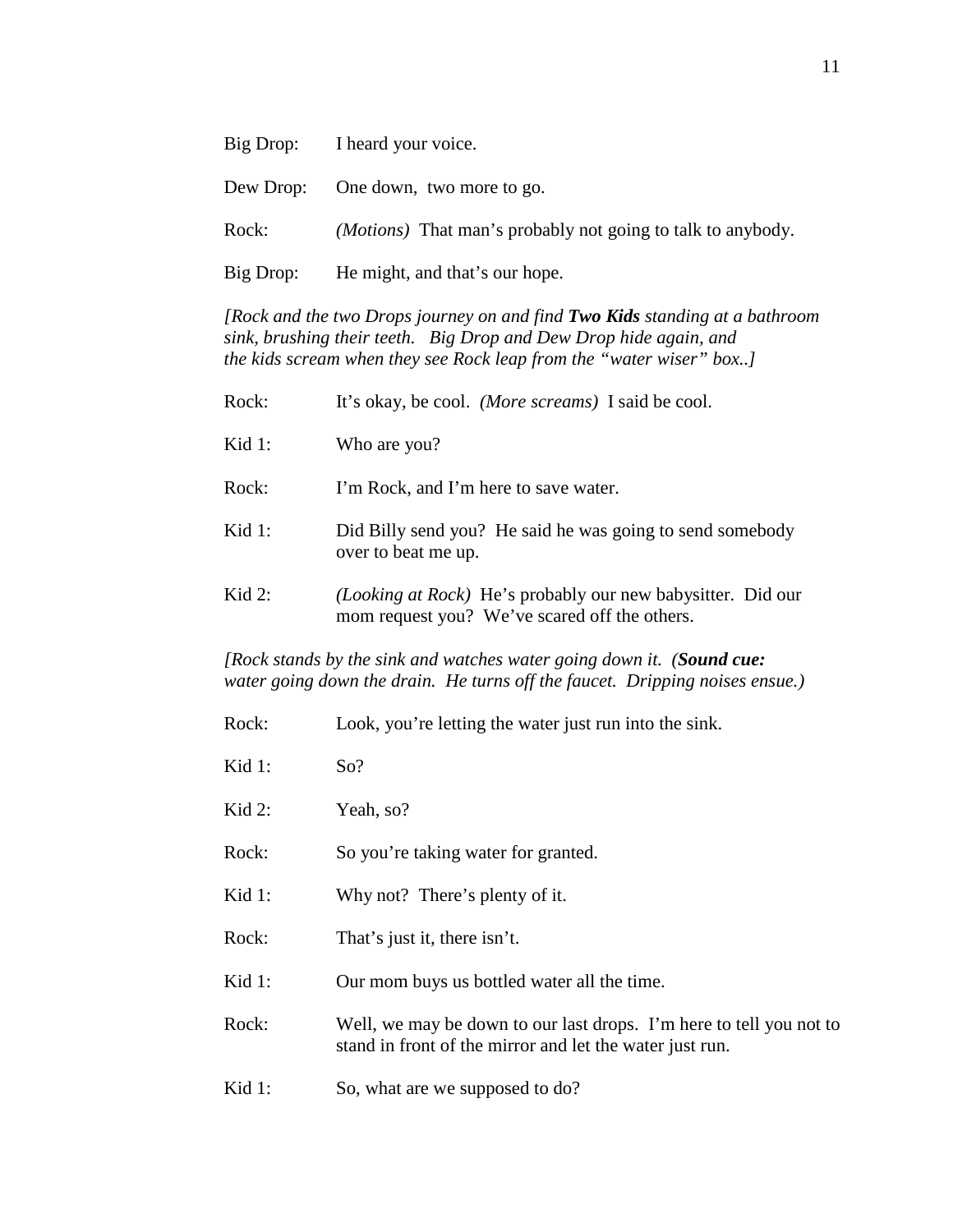#### *[Rock studies the faucet and then looks up.]*

| Rock:     | And have your mom replace this washer. Your faucet's<br>dripping. If your faucet drips at the rate of one drop per second,<br>you can waste 20 gallons of water each day. |
|-----------|---------------------------------------------------------------------------------------------------------------------------------------------------------------------------|
| Kid $1$ : | Is that a lot?                                                                                                                                                            |
| Rock:     | Do you have a big jug of milk in your refrigerator?                                                                                                                       |
| Kid 1:    | Uh, huh.                                                                                                                                                                  |
| Kid 1:    | Well, that's 20 of those big milk jugs.                                                                                                                                   |
| Kid 2:    | We don't care. Our mom pays the bills.                                                                                                                                    |
| Rock:     | You want that new skateboard, don't you?                                                                                                                                  |
| Kid $2$ : | Yeah, I guess so.                                                                                                                                                         |
| Rock:     | Then your mom can't afford to waste her money on<br>leaky faucets.                                                                                                        |
| Kid $2$ : | Right.                                                                                                                                                                    |
| Kid $1$ : | What's in it for us?                                                                                                                                                      |
| Rock:     | You, too, can be conservation deputies. Talk to three of your<br>friends. Help them save their parents money, too,<br>by using water wisely. Deal?                        |
| Kid 1:    | No one cares about saving water.                                                                                                                                          |
| Rock:     | Make them!                                                                                                                                                                |
|           | [As Rock exits, the kids stare at him.]                                                                                                                                   |
| Kid 1:    | He's weird.                                                                                                                                                               |

- Kid 2: I think he thinks he's like Spiderman! ...or somethin'!
- Kid 1/Kid 2: *(Looking at each other, then laughing)* Not!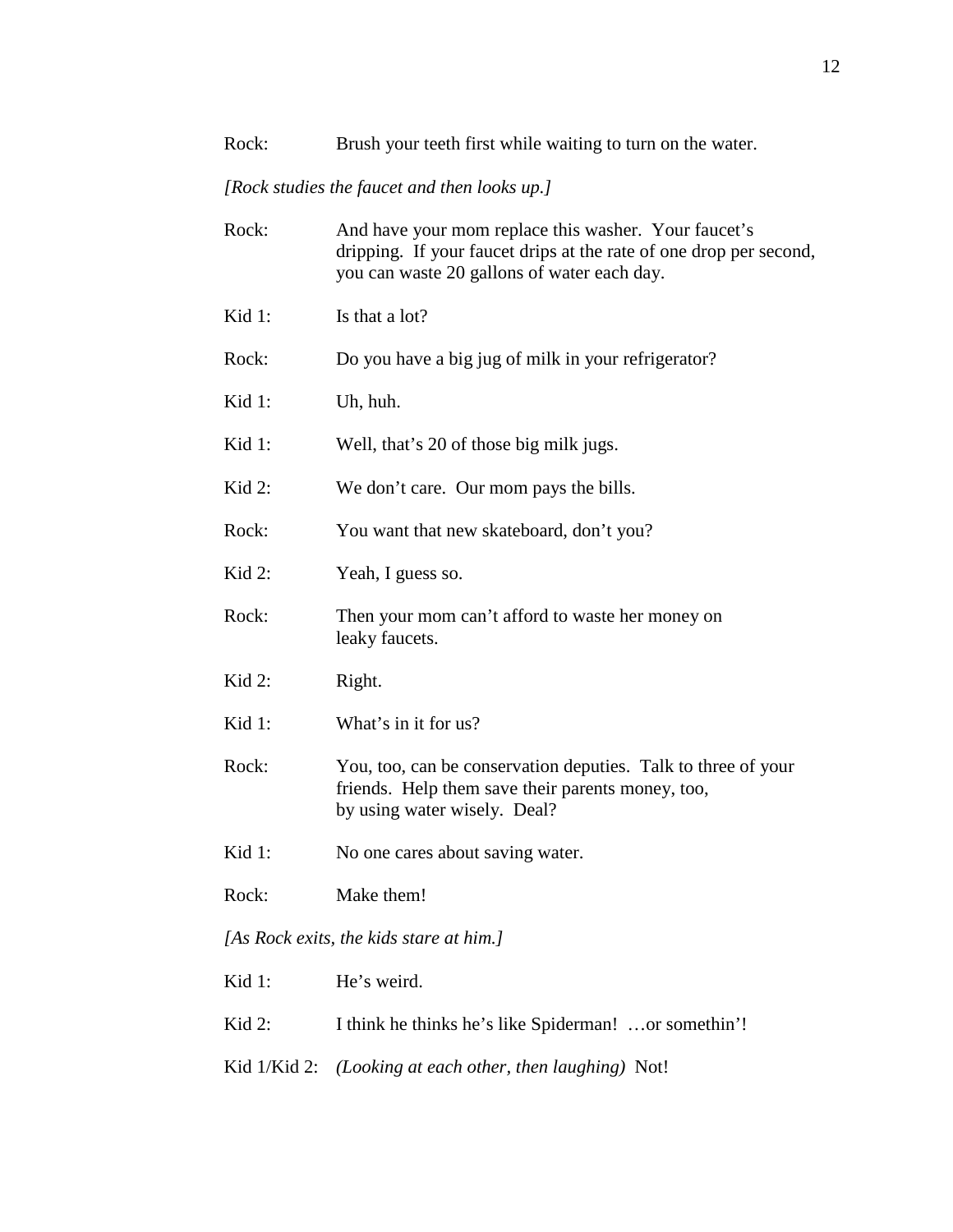*[The Rock is picked up by Big Drop and Dew Drop.]*

| Rock:                                                                                 | Okay, I'm done.                                                                                                                |  |
|---------------------------------------------------------------------------------------|--------------------------------------------------------------------------------------------------------------------------------|--|
| Big Drop:                                                                             | One more.                                                                                                                      |  |
| Rock:                                                                                 | No, that was number two and three.                                                                                             |  |
| Big Drop:                                                                             | Two half-pints equal one only.                                                                                                 |  |
| Rock:                                                                                 | I can't believe I'm doing this.                                                                                                |  |
| Big Drop:                                                                             | (Doing an imitation) Think about Spiderman.                                                                                    |  |
| Rock:                                                                                 | He wasn't for real.                                                                                                            |  |
| Big Drop:                                                                             | (Another imitation) How about Superman?                                                                                        |  |
| Dew Drop:                                                                             | Somebody has to help. It might as well be you.                                                                                 |  |
| Rock:                                                                                 | Yeah, well, this is cuttin' into my skateboarding.                                                                             |  |
| Big Drop:                                                                             | Here we are.                                                                                                                   |  |
| [The three stop at A Lady—an older Paris Hilton type! in front of her<br>dishwasher.] |                                                                                                                                |  |
| Big Drop:                                                                             | (To Rock) Go work your magic.                                                                                                  |  |
| Dew Drop:                                                                             | Better take another swig. For luck.                                                                                            |  |
|                                                                                       | [Dew Drop offers Rock another sip out of his canteen. Rock then<br>proceeds to talk to the woman. Big Drop and Dew Drop hide.] |  |
| Rock:                                                                                 | (Whistles loudly) Lady, stop--do not dry those dishes!                                                                         |  |

Lady: What the--?

Rock: Take that dish out. Right now.

Lady: Get out of here, or I'll call the police.

Rock: I'm Rock. Conservative Rock, that is.

Lady: I don't care who you are, or what you're selling. Out of my house! Get out of my house, now!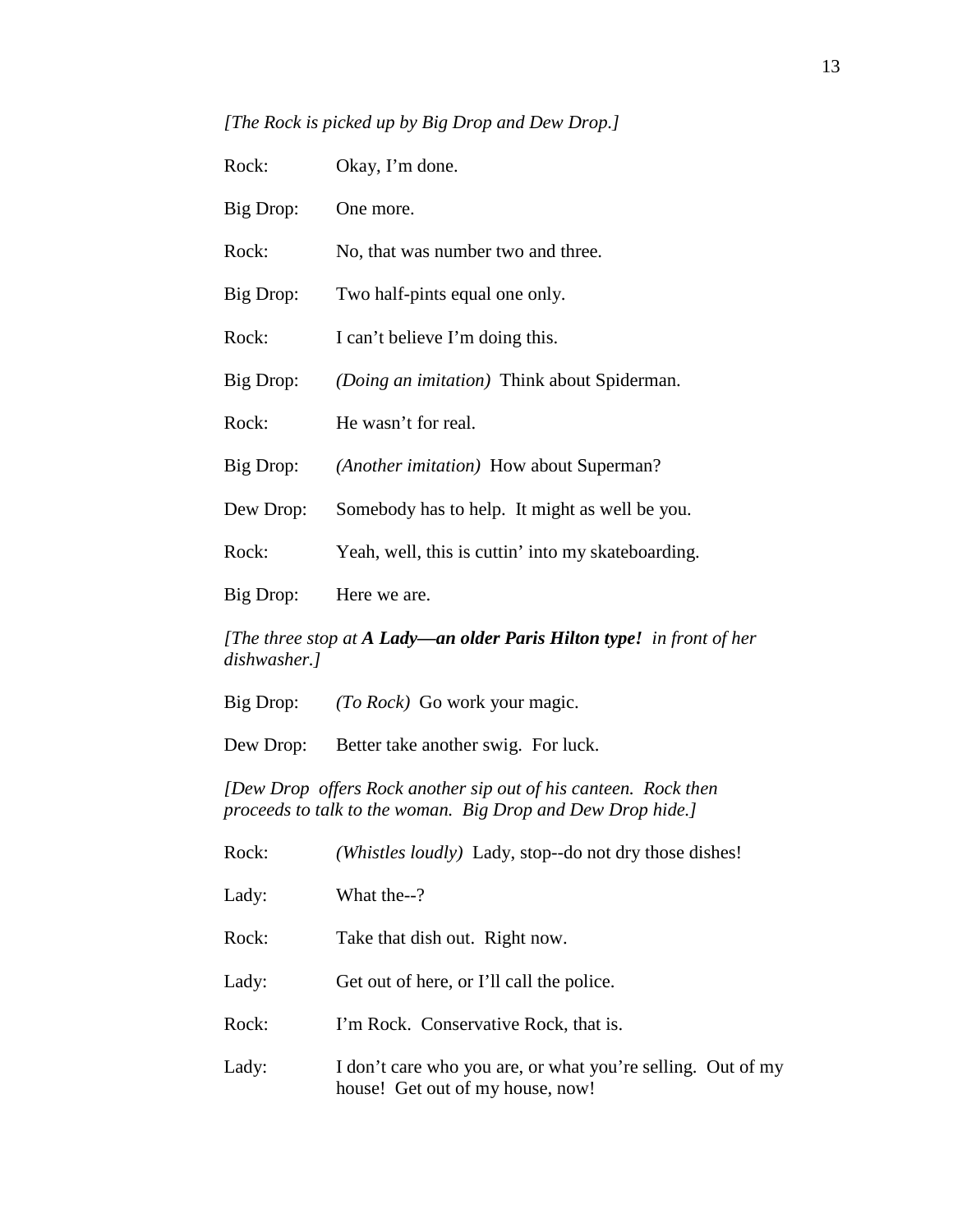| Rock:                                                                                                        | C'mon, be cool.                                                                                                                                                                                                        |  |
|--------------------------------------------------------------------------------------------------------------|------------------------------------------------------------------------------------------------------------------------------------------------------------------------------------------------------------------------|--|
| Lady:                                                                                                        | You need to-                                                                                                                                                                                                           |  |
| Rock:                                                                                                        | I'm here to say that you need to conserve. I know that you turn<br>your dishwasher on with only three or four dishes in it.                                                                                            |  |
| Lady:                                                                                                        | So? I hate dirty dishes Who told you?                                                                                                                                                                                  |  |
| Rock:                                                                                                        | Conserving water's the right thing to do. So, can you try<br>operating your dish washer only when it's fully loaded? And then<br>set the water level for the size of the load you're using in your<br>washing machine. |  |
| Lady:                                                                                                        | What's that going to do, except make me wash more dishes by<br>hand.                                                                                                                                                   |  |
| Rock:                                                                                                        | If you wash dishes by hand, remember you have to fill your<br>sink with soapy water. Then you can quickly rinse under a slow-<br>moving stream from the faucet. Tell all your friends, too.                            |  |
| Lady:                                                                                                        | Young man, women do not wash dishes. That's why dishwashers<br>were invented. So, we'd have less work.                                                                                                                 |  |
| Rock:                                                                                                        | Okay, then, wait for a full load—not just one or two dishes.<br>Same thing for your washing machine. And tell your friends.                                                                                            |  |
| Lady:                                                                                                        | I'm telling them that a lunatic is running rampant in the<br>neighborhood.                                                                                                                                             |  |
| [The woman's daughter, a cheerleader type, bounces into the scene. She turns<br>on the tap and lets it run.] |                                                                                                                                                                                                                        |  |

| Rock:      | Don't you have some water in the refrigerator?                                                                |
|------------|---------------------------------------------------------------------------------------------------------------|
| Teen Girl: | Excuse me?                                                                                                    |
| Rock:      | You know, in a pitcher? Uh, you shouldn't let the tap run while<br>you're waiting for cool water to flow.     |
| Teen Girl: | ( <i>Stares</i> ) Who are you? <i>(Looks around</i> ) Mom?                                                    |
|            | [She verbally says and then spells out $M$ -O-M again, by using her<br>arms and gymnastic cheerleader jumps!] |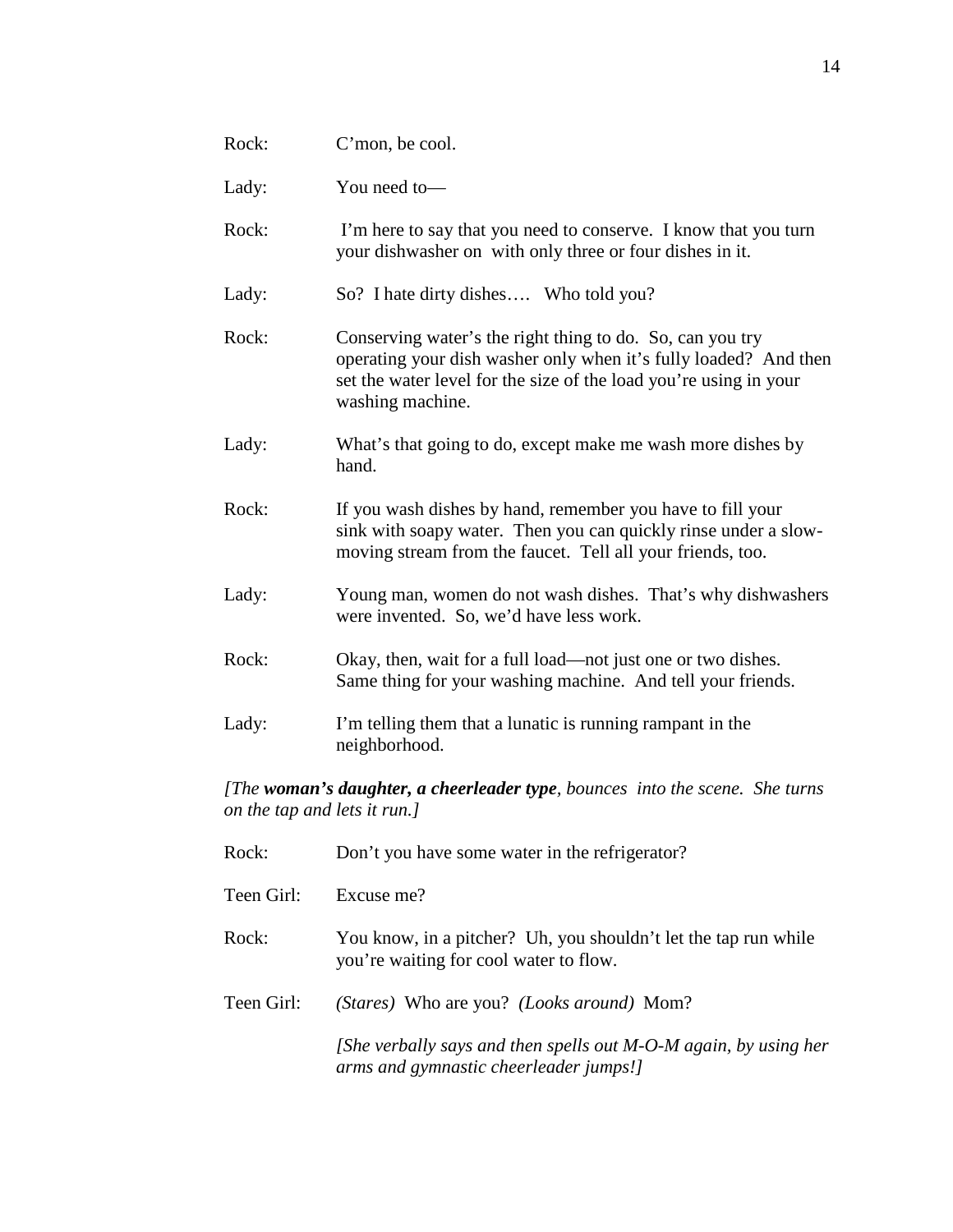## *[The lady exits in a huff.]*

| Rock:                                                                                         | (Calls out) I didn't say you had to wash dishes by hand,<br>I just said--                                                                |  |
|-----------------------------------------------------------------------------------------------|------------------------------------------------------------------------------------------------------------------------------------------|--|
| Teen Girl:                                                                                    | Are you selling cookies?                                                                                                                 |  |
| Rock:                                                                                         | No.                                                                                                                                      |  |
| Teen Girl:                                                                                    | Too bad. What are you doing here?                                                                                                        |  |
| Rock:                                                                                         | I'm saving the last drops on Earth.                                                                                                      |  |
| Teen Girl:                                                                                    | (Sarcastic) You mean the last drips, don't you?                                                                                          |  |
| Rock:                                                                                         | No, really. (Pauses, as he watches her drink) Would you believe<br>that a dinosaur could have once used the water you just<br>swallowed? |  |
| Teen Girl:                                                                                    | (Pauses, then makes a face) Ooohey.                                                                                                      |  |
| Rock:                                                                                         | The same water's here today as was here when Earth was formed.                                                                           |  |
| Teen Girl:                                                                                    | (Pours out her water) I think I'll have a diet coke.                                                                                     |  |
| Rock:                                                                                         | We have to protect it.                                                                                                                   |  |
| [Dew Drop comes into the scene and lets Rock take another swig of water<br>from his canteen.] |                                                                                                                                          |  |
| Dew Drop:                                                                                     | (To Rock) Be brave! (Dew Drop Hides Again)                                                                                               |  |
| Rock:                                                                                         | (To the girl) Want to go to the mall?                                                                                                    |  |
| Teen Girl:                                                                                    | With you?                                                                                                                                |  |
| Rock:                                                                                         | Why not?                                                                                                                                 |  |
| Teen Girl:                                                                                    | So, are you, like, a football player?                                                                                                    |  |

Rock: No.

Teen Girl: I'm so sure you're not.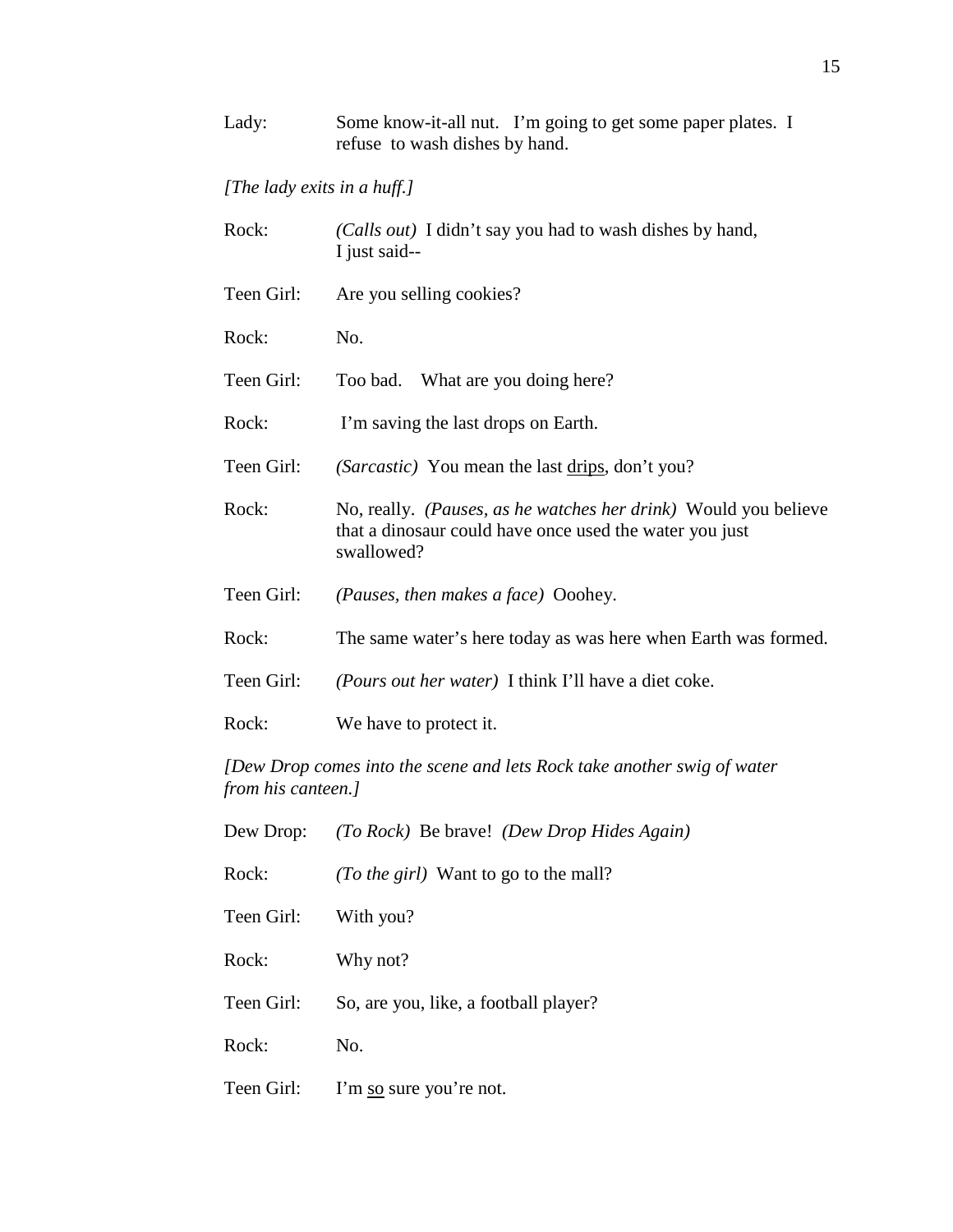| Rock:      | What?                                                                                                                                                                 |
|------------|-----------------------------------------------------------------------------------------------------------------------------------------------------------------------|
| Teen Girl: | What if my friends see me?                                                                                                                                            |
| Rock:      | You can tell them we're working on a science project.                                                                                                                 |
| Teen Girl: | They might understand. (Pause) Okay, I'll get my purse.                                                                                                               |
| Dew Drop:  | [Rock goes downstage to talk to Big Drop and Dew Drop.]<br>( <i>Brags</i> ) I told you the hero always gets the girl.                                                 |
| Rock:      | I don't think she likes me.                                                                                                                                           |
| Dew Drop:  | She will. (Smiles) Believe me, it's in the water.                                                                                                                     |
| Rock:      | Well, I've done my three, what now?                                                                                                                                   |
| Big Drop:  | Try to do one thing each day that will result in saving water.                                                                                                        |
| Dew Drop:  | Don't worry if the savings are small. Because every drop counts.                                                                                                      |
| Big Drop:  | True, true.                                                                                                                                                           |
| Rock:      | It won't matter, if I'm the only one doing it?                                                                                                                        |
| Big Drop:  | Oh, it matters. You alone can make a difference. And so can she.<br>(Motions to teen girl, who's re-entered and is brushing her<br>hair) Better not keep her waiting. |
| Dew Drop:  | Remember, be cool.                                                                                                                                                    |
| Rock:      | Are you leaving me?                                                                                                                                                   |
| Big Drop:  | (Climbs back into the box) We have to get back in the<br>Hydro-cycle.                                                                                                 |
| Dew Drop:  | (Joins Big Drop in the box) Thanks for saving us.                                                                                                                     |
| Rock:      | What will I do without you?                                                                                                                                           |
| Big Drop:  | Just remember, what goes 'round comes 'round.<br>So, see 'ya around.                                                                                                  |
| Dew Drop:  | Keep the canteen. You're gonna need it. Baffle her<br>with brilliance.                                                                                                |